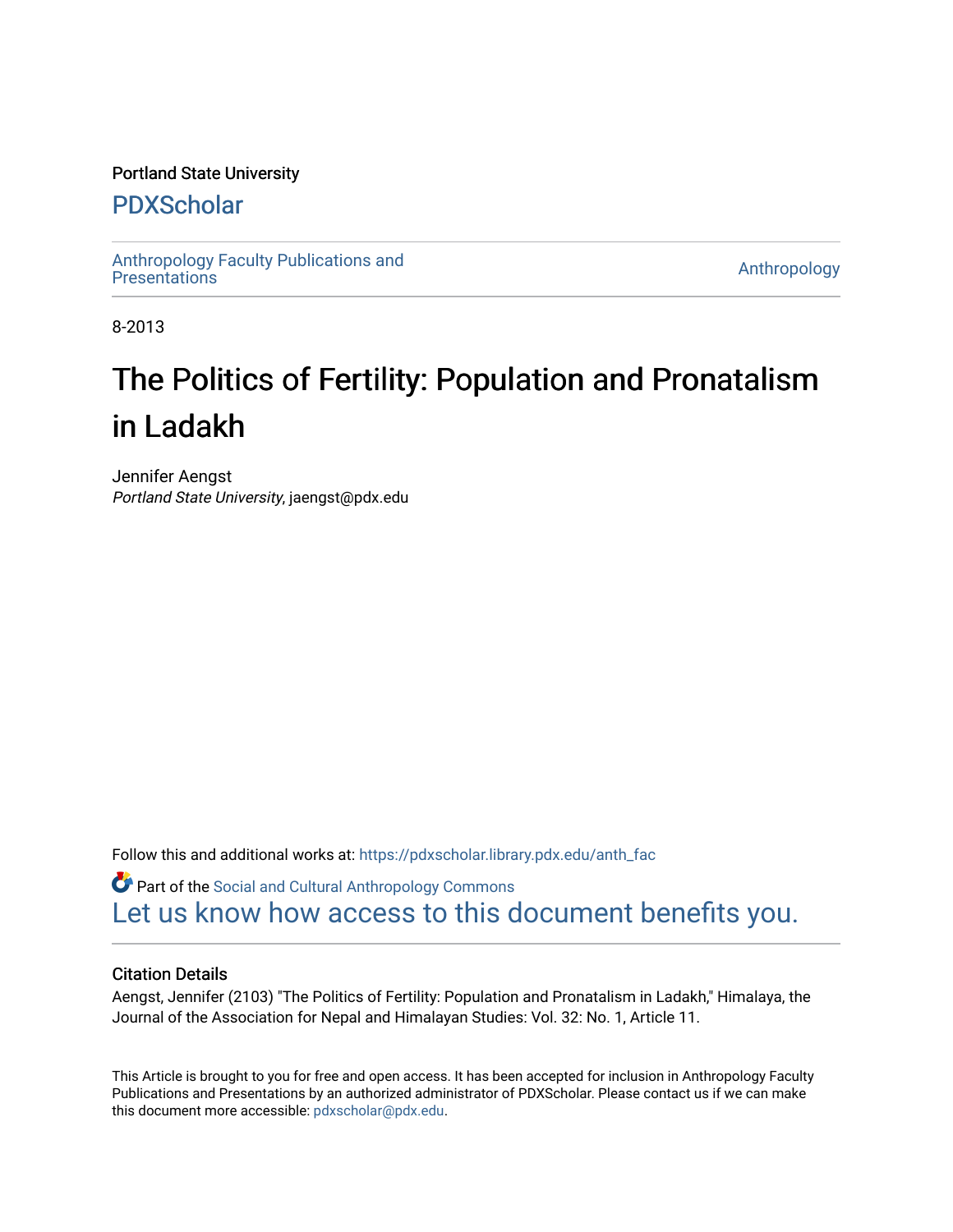# Jennifer Aengst PORTLAND STATE UNIVERSITY

# THE POLITICS OF FERTILITY: POPULATION AND PRONATALISM IN LADAKH

In India's northwestern region of Ladakh, the linkage between reproduction, politics, and fertility is both complicated and contested, evident in increasing population discourses and the re-emergence of a Buddhist pronatalist movement. This paper examines the impacts of population discourses and pronatalism on women's reproductive decision-making, as well as on the delivery of healthcare throughout Ladakh. Population discourses currently circulating produce two reproductive subjects—the "hyperfertile Muslim woman" and the "vulnerable Buddhist"—both of which have been central in revitalizing Buddhist pronatalism. Data collected through a hospital-based survey and interviews shows that fertility behavior is shaped by religious interpretations, political mobilization, and pressure to be culturally loyal. Fertility decisions are not simply about one's reproductive choices and desires—but are instead situated in a contested context where Ladakhis are worried about culture loss. While these cultural pressures differently impact Muslim and Buddhist women, the growing politicization of reproduction results in continued ethnic/religious conflict that has far-ranging impacts throughout the region.

A Buddhist woman walks into the maternal child health (MCH) ward at Leh's Sonam Norboo Memorial (SNM) hospital with a baby strapped to her back, tied in the traditional way: with the baby lying flat against the mother's back and a tight knot tied in the front of the mother's chest. She enters the crowded MCH ward hesitantly. A young nurse barks at her, "*Achay-le* [sister], sit here," pointing to the crowded bench in the hall. When it is the woman's turn to give her reproductive health history, she shyly bows her head and whispers, "I'm here for the copper T.1 " When asked how many children she has, she says that though she has two children, she has been pregnant four times. "Family planning is a sin but I like family planning too," she explains. The next patient, a 23-year-old Muslim mother of two, echoes this view: "I am using a copper T but people tell me that I should remove it…but I have a small baby and I want the gap," she asserts. Family planning is controversial in Ladakh. Though Buddhist and Muslim women both describe family planning as a sin, they also express how grateful they are to space their pregnancies. Doctors also have conflicted

feelings about family planning: "family planning is good; you shouldn't bring (up) an unwanted child," a female surgeon said, "though I'm worried because the population growth rate is declining so one day the Ladakhi population will be extinct, especially the Buddhist population; I'm worried on the whole."

Family planning—which was unproblematic just over a decade ago—is becoming politicized and increasingly linked to ethnic and religious conflict. Public support for family planning has waned while religious opposition to particular contraceptive methods and practices has escalated (Smith, 2009a, 2009b). Furthermore, population concerns have led to the emergence of a Leh-based pronatalist movement that targets Buddhist women, encouraging them to "out breed" the Muslims. Yet these fertility politics impact Buddhist and Muslim women differently; high fertility is encouraged for Buddhists but is thought by many Ladakhis to indicate the "backwardness" of Muslims. Taken together, this indicates the multiple ways that reproduction in Ladakh is "stratified," where power relations—especially those in the religious and political spheres—are shaping reproductive practices and ideologies (Ginsberg and Rapp, 1995). In this article, I show how the population discourses

<sup>1.</sup> Copper T is a type of intrauterine device (IUD) that is common in India.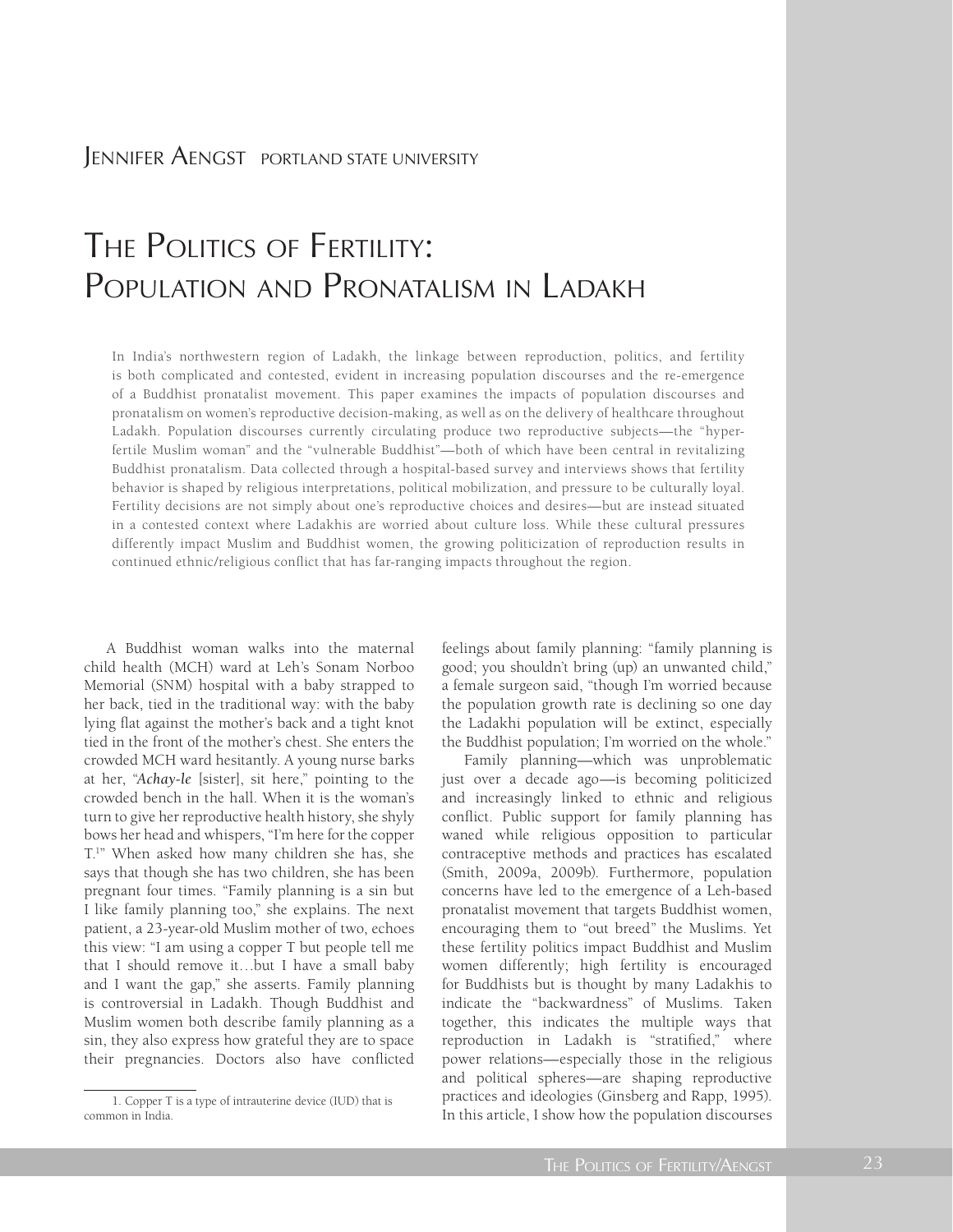circulating throughout Ladakh produce two reproductive subjects—the "hyper-fertile Muslim woman" and the "vulnerable Buddhist." These discourses are generating a pronatalist movement and are escalating hospital politics, both of which impact women's reproductive decisionmaking and the delivery of healthcare throughout Ladakh. In this way, reproduction has become a space not only for identity politics between groups but also for real politics that impact the lives of Ladakhi women. As a result of growing reproductive politics, there is a disjuncture between idealized subjectivity (cultural pressures regarding fertility behavior) and practice (women's actual fertility practices). This split subjectivity—where women and gynecologists both monitor their statements and practices regarding fertility and family planning—indicates what kind of strategies are needed when reproduction becomes so highly politicized.

Based on data compiled during 16 months of research in Ladakh between 2006-2011, I show that fertility practices of Buddhist and Muslim women do not align with the religious and political discourses from their respective communities. Research was conducted among women, men, medical staff, religious authorities, and political leaders in both urban (Leh, Kargil) and rural (Diskit) sites, using four methods: interviews, participant observation, a survey, and archival research. I conducted semi-structured interviews with a diverse pool of women—Buddhist, Muslim, rural, urban, married, and unmarried—as well as with men, adolescents, medical staff; NGO workers; and religious and political leaders. I conducted a hospital-based survey with 237 women in Ladakh's largest hospitals (Leh, Kargil, Diskit) that generated data on contraceptive use and knowledge; fertility rates and preference; delivery history and preference; and attitudes towards family planning. Women's opinions on family planning—where most supported it, yet also called it a sin—were expressed in semi-structured interviews as well as through my hospital survey. Participant observation in hospitals allowed me to witness interactions between patients and medical staff, as well as deliveries, surgeries, gynecological exams, and prenatal check ups. Archival research was conducted in order to understand the history of ethnic/religious conflict and population trends.

#### **POPULATION GROWTH AND POPULATION DISCOURSES**

Ladakh is a high-altitude region cut off from the rest of India during winter, which exacerbates already-existing sentiments of political marginalization.<sup>2</sup> Ladakhi Muslims complain that Buddhists dominate regional politics, while

Buddhists perceive themselves as a minority within a Muslim-controlled state government (van Beek, 2004). With Ladakhis making up less than 2.3 percent of Jammu and Kashmir state's population, competition among Buddhists and Muslims for the few government seats is fierce.<sup>3</sup> This is reflected regionally, as Leh district has a Buddhist majority (77 percent) while Kargil district has a Muslim majority (80 percent).4 Though this sense of political marginalization is both widely shared by Ladakhis and has persisted over time, it underlies the current perception of a population crisis.

Those who worry about Ladakh's future often advocate positions that appear contradictory, such as simultaneously supporting family planning and pronatalism. Dundup,<sup>5</sup> a young married man in Leh who works for a local nongovernmental organization (NGO), explained the importance of children to the Buddhist community: "We should have at least four or five children…having two is not enough. Ladakh is a very big place and we don't have the problem of poverty like the rest of India… for our generation we did a very wrong thing [referring to the Indian government's National Family Planning program], we are killing our generation." Like many Ladakhis, Dundup has a strong pronatalist position, based on his perception that the Ladakhi population—specifically Ladakh's Buddhist population—is in decline. This perception is fueled by broader Buddhist concerns that Buddhism is weakening and under threat, though this relies upon earlier histories of Buddhist/Muslim conflict (van Beek, 2001). Yet Dundup also advocates family planning, adolescent sexual health education, and access to contraception. For Dundup, the message of pronatalism ("reproduce more") and family planning ("a small family is a happy family") do not conflict.

Neither pronatalism nor family planning are new to Ladakh, but what is new is the heightened sense of controversy that surrounds them both. While population numbers are currently politically charged, fears of a growing Muslim population have long existed among Ladakh's Buddhists (Bray, 1991; van Beek, 2004).6 Pronatalist activism does more than just encourage women to continue reproducing; it also takes a clear position against contraception, specifically permanent methods such as ligation (permanent female sterilization). Family planning—which was first introduced in Ladakh during the early 1980s—has been instrumental in changing contraceptive behavior, even as it also evokes controversy. Together, pronatalism and family planning generate a complicated population discourse that affects the delivery of reproductive healthcare.

This discourse links population strength with cultural

<sup>2.</sup> Frustrated with the lack of regional representation and cognizant of Jammu and Kashmir's status as the only Muslim majority state, many Ladakhis feel doubly marginalized—by both the state and the Indian nation (Bhan, 2006). J&K state has special status under the Indian Constitution, where Article 370 stipulates that while the Indian Parliament can determine issues of defense, communications and Foreign Affairs, all other laws require acceptance from the J&K state government.

<sup>3.</sup> There is one Member of Parliament (MP) seat for Ladakhis in the central government. In the J&K state government, there are four Member of Legislative Assembly (MLA) seats—two for Kargil and two for Leh.

<sup>4.</sup> See Leh district and Kargil district websites ( and http://kargil. nic.in/).

<sup>5.</sup> Dundup is a pseudonym, as are all other names in this piece.

<sup>6.</sup> Pronatalist activism emerged in the 1930s among the Buddhist pandit community in Srinagar. See van Beek (2004) for more details on the Kashmir Raj Bodhi Maha Sabha.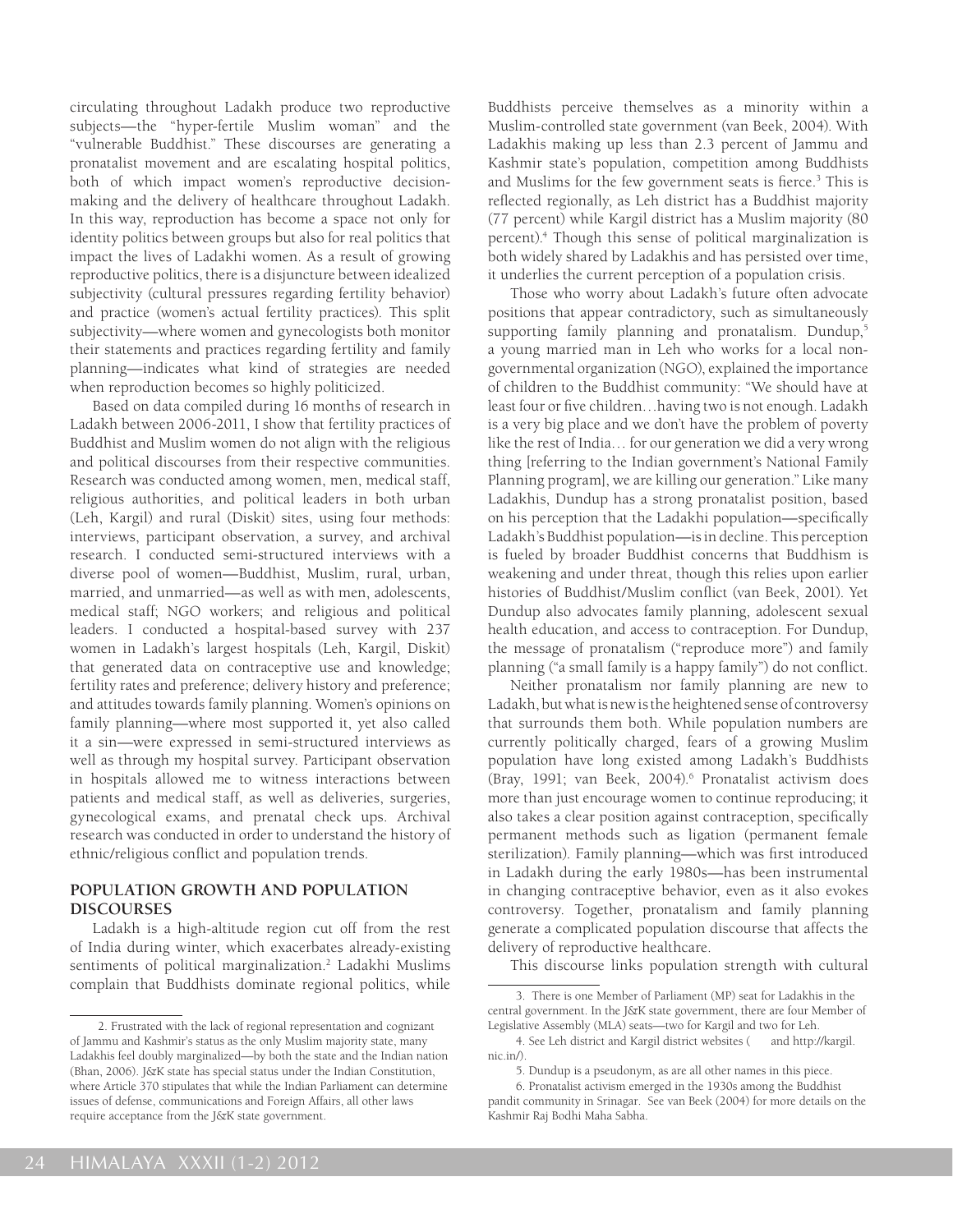strength, such as the Buddhist doctor who explained, "to preserve our Ladakhi culture, our population should be higher. We should have more population." While some worry about population growth, others worry about population composition, specifically that of Muslims and Buddhists. Although they have similar population numbers and growth rates (see Tables 1 and 2), it is common for each group to state that they are in the minority (Bray, 1991; Gutschow, 2006).7 These kinds of claims made by Ladakhis reflect India's national reservation policy, a form of affirmative action intended for historically disadvantaged groups, which follows caste groupings and tribal affiliations (i.e. Scheduled Caste and Scheduled Tribe status). Since population worries and declarations of minority status rely upon numbers, practices of counting have become more politicized.

There is little consensus on Ladakh's population numbers, trends, and composition. Population data is limited and unreliable, as there are inconsistencies between data from the Jammu and Kashmir (J&K) state, the national census, Ladakh's health department, NGOs, and independent research groups. As shown in Tables 1 and 2, Ladakh's population is small (290,492) compared to other regions of India, though it has been steadily growing since the 1970s, even as the growth rate has been declining since

2001 (Guilmoto & Rajan, 2002; Jina, 1996, Government of India, 2001, 2011).8

What is striking in the following tables is the shift in population composition that occurred between 2001 and 2011, which is calculated at the district level rather than by specific religious group. While it might appear that in ten years (2001-2011) the region moved from a Muslim majority to a Buddhist majority, Muslims still remain the majority by a small margin, even though the Buddhist population is currently growing faster. In 2001, the census showed that the population of Buddhist-majority Leh district had fallen behind that of Kargil district. Yet, by 2011, Leh district had surpassed Kargil, likely due to efforts to encourage Buddhist reproduction.

Interpreting these population composition shifts is not an easy task, especially when both groups make minority claims. Furthermore, while migration levels into the region (i.e., Kashmiris, Nepalis) have steadily increased over recent decades, migration is also susceptible to mistakes, such as double counting, as well as the "politics of counting."9 The recent population growth rate in Leh district suggests that Buddhist pronatalism and anti-family planning activism are succeeding in changing fertility practices.

#### **Table 1: Population by district**

| <b>Total Population</b> | Kargil district (Muslim-majority) | Leh district (Buddhist-majority) |
|-------------------------|-----------------------------------|----------------------------------|
| 1981 census             | 65.992                            | 68,380                           |
| 1991 census $1010-1$    | N/A                               | 89,474                           |
| 2001 census             | 119,307                           | 117,232                          |
| 2011 census             | 143,388                           | 147,104                          |

(Government of India, 2001 Leh and Kargil government websites (http://leh.nic.in/ and http://kargil.nic.in/)

#### **Table 2: Population growth rate by district**

| Population Growth Rate | Kargil district (Muslim-majority) | Leh district (Buddhist-majority) |
|------------------------|-----------------------------------|----------------------------------|
| 1991-2001              | 33.55                             | 30.15                            |
| 2001-2011              | 20.18                             | 25.48                            |

(Government of India, 2001, 2011)

<sup>7.</sup> The remaining minority of Ladakh's population is comprised of Christians, Sikhs, and Hindu families (Government of India, 2001, 2011).

<sup>8.</sup> Also see http://www.nfhsindia.org/ and http://www.measuredhs. com/.

<sup>9.</sup> The 2011 census initially reported Ladakh as having the highest child sex ratio in India, which was due to counting the military.

<sup>10.</sup> Due to civil unrest, there is no census data for Kargil district for the 1991 census.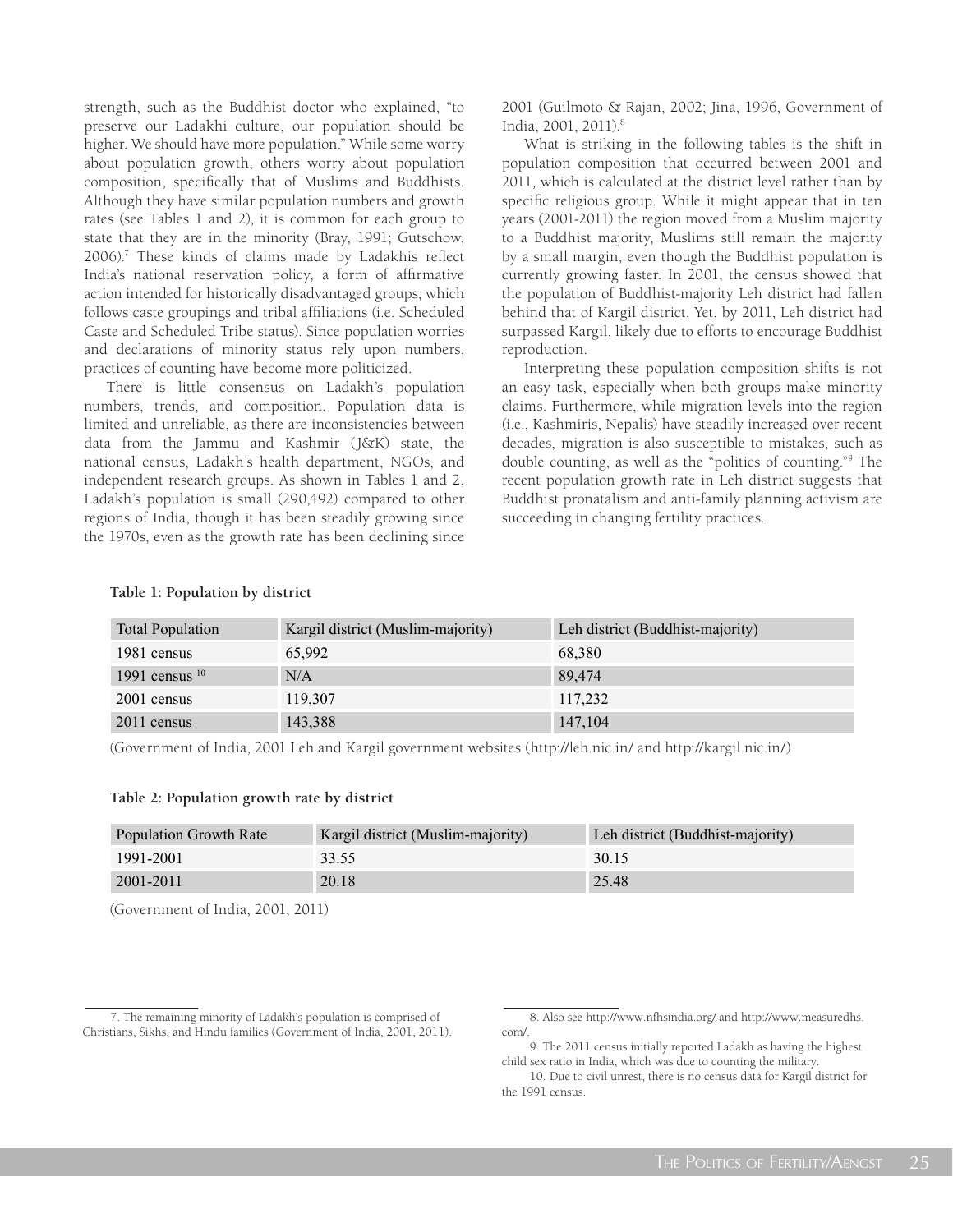"Demographic depiction" is the term Geoff Childs uses to describe the deployment of population statistics and representations in such a way that it will "justify a current power structure or rationalize a state's intervention in the intimate realm of reproduction" (Childs, 2008: 211). This occurs not only through the use of statistics to convey scientific "truths" but also through the use of particular language that adds subjective meanings onto numbers (such as adjectives like "extreme" and "excessive" to describe population trends). Demographic depiction illustrates how power and knowledge work together, where institutions of power, such as the state, can easily produce subjective portrayals of the population, which are taken to be objective (Childs, 2008; Foucault, 1997). Demographic depictions are powerful because numbers can cause strong reverberations throughout communities, as "demographic perceptions about communities can lead to exactly the kind of political and social instability that demographic events themselves can" (Basu, 1996: 154). There are multiple explanations for the changes in Ladakh's population over the past few decades, yet a general sense of worry about Ladakh's population future persists.<sup>11</sup> Group struggles—specifically, the relationship between the majority and minority—are articulated in cultural terms, where struggles result in demographic tensions and occasionally violence.

Population discourses in Ladakh—both that of Buddhists and Muslims—fluctuate between expressions of competitive demography and a sense of Ladakhi exceptionalism. Competitive demography emerges from the pervasive feeling of marginalization among Buddhists, who worry about their population decline and are convinced that Muslims are "outbreeding" them. From their perspective, the diminishing number of Buddhists indicates both the weakened state of Buddhism and the likelihood of Muslim dominance in the region. These population worries reinforce pervasive feelings of political marginalization that are felt acutely in villages, where rural to urban migration and the preference for secular education are causing notable changes. For example, a *lama* from Zangskar explained the rationale for more children, as he linked population numbers with power in the community.

> We need more births…we need to be more influential…I told the villagers that we should have more children: 6 per family at least. No problem, we have a school, we have a gonpa, we have a nunnery. We can take more people, there's no problem, I told them. More people is more power. 500 people, 500 power. 1,000 people, 1,000 power. Then only we will be heard.

In addition to fears of a weakened Buddhism and weak Buddhist political base, the competitive demography discourse also characterizes growing Muslim fertility as a threat. A growing number of Buddhists have blamed family planning use for the decline of the Buddhist population. They also explain the growth of the Muslim population as due to Muslim women's reluctance to use birth control. For example, as a member of the Buddhist women's group *Ama Tsogspa* explained, "Muslim women didn't do ligation or spacing so their population is increasing and we (Buddhist women) did ligation and spacing and so now our population is decreasing." Religion gets taken up in the competitive demography discourse, where the presumed high fertility of Muslims is associated with Islam, whereas Buddhists point to their religious practices (the lama system and historical polyandry) to explain their low fertility. Yet, these characterizations of distinct Muslim and Buddhist positions on fertility control overlook women's actual support for family planning, as well as the complexities of reproductive decision-making in such a politicized context.

Though they have different explanations for population change, Muslims and Buddhists express their distinct experiences of regional marginality, which is articulated as "Ladakhi exceptionalism." This view argues that Ladakh's low population and low fertility distinguishes it from the rest of India (Guilmoto & Rajan, 2002; Gutschow, 2006). Because Ladakh's culture is characterized as under threat from a range of "outside" influences including modernity and the impact of foreigners—some community members argue that Ladakh's low population warrants its exclusion from the national population policy. In November 2007, the Ladakh Buddhist Association (LBA) requested the Jammu and Kashmir state government to stop promoting family planning in Ladakh, with the ex-president of LBA writing, "The Ladakhi race has limited population in the country and there is apprehension of its extinction. Hence, you are requested not to apply small family norms in the district as a special case" (Ul-Hassan, 2007). Similarly, the LBA has also sent letters to SNM hospital that demand the stop of tubal ligations and abortions (Smith, 2009a, 2009b). While Ladakhi exceptionalism is most evident among Buddhists, the sentiment that Ladakh is different from the rest of India and has unique needs is also shared by Muslims. Whatever shape the population discourse takes in Ladakh competitive demography or Ladakhi exceptionalism—the population continues to be perceived as a problem that has both political and reproductive ramifications.

### **"HYPER-FERTILE" MUSLIMS AND "VULNERABLE" BUDDHISTS**

Population discourses produce two kinds of reproductive subjects: the "hyper-fertile Muslim woman" and the "vulnerable Buddhist." The construction of the "hyper-fertile Muslim woman" relies on the idea that Muslim women are linked closely with tradition, and that tradition means high

<sup>11.</sup> These include the following: changing fertility practices (decreasing polyandry, family planning and contraceptive use); changing household structure (rural to urban migration); improvements in medical care (increased life expectancy and decreased infant and maternal mortality), and the decreasing strength of the monastic system.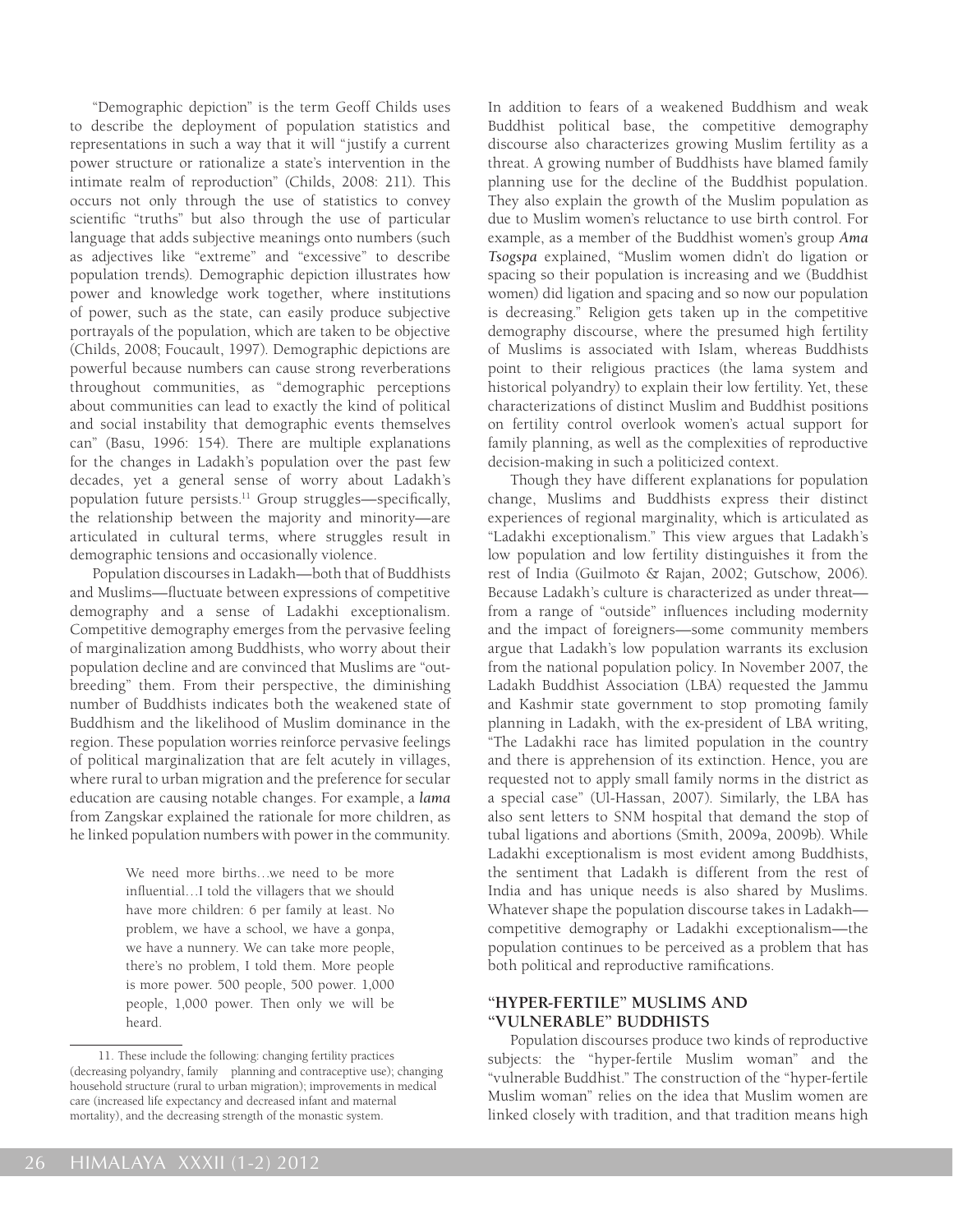fertility. This perception of high Muslim fertility is deeply entrenched and pervasive in India, particularly evident in reports contrasting Muslim and Hindu fertility in demography and development (Basu, 1996). The "vulnerable Buddhist" subject is created through discourse that characterizes Buddhism as weakening, often due to "outside" forces such as modernity, tourism, and development (Crossette, 1996). Like the "hyper-fertile Muslim," the "vulnerable Buddhist" subject relies upon broader regional debates within Asia, where Buddhism is perceived as being "under threat." These two reproductive subjects are a powerful reminder of how population is becoming a matter of social concern in Ladakh, while also reflecting broader debates going on in South Asia about modernity, development, and communalism.

Reproductive subjects have been at the receiving end of a wide range of policies aimed at controlling fertility and managing reproduction. The social body is controlled through "technologies of sex," where individual bodies are disciplined and the population is managed simultaneously leads to further assumptions that they would be opposed to family planning. Yet, this is not reflected in my data, which shows that Muslim women not only support family planning (as an idea), but also are having far fewer children than is typically assumed (see Table 3, 4,  $5$ ).<sup>12</sup> Though Buddhist women still had a lower average number of children, the difference is not nearly as significant as the discourse would suggest.

The average number of children is lowest in urban Leh and Kargil and highest in rural Diskit, where contraceptive methods are rarely available. This reflects not only the importance of having children in rural areas but may also reflect the increasing influence of pronatalism on Buddhist women's fertility. Yet, similar to what Geoff Childs found in his research with Tibetan women in exile, fertility can remain low even in the presence of a strong pronatalist ideology (Childs, 2008). While Ladakhi Buddhists may publically support pronatalist ideology, they still have low fertility (1.98), which is lower that the total fertility rate (TFR)

|  |  |  | Table 3: Average number of children ever born (CEB) by region and religion |
|--|--|--|----------------------------------------------------------------------------|
|  |  |  |                                                                            |

| Location                 | Average $#$ of children: | Average $#$ of children: | Both Buddhist & Muslim |  |
|--------------------------|--------------------------|--------------------------|------------------------|--|
|                          | Muslim women             | Buddhist women           | women                  |  |
| Leh                      | 1.83                     | 1.66                     | 1.69                   |  |
| Kargil                   | 2.27                     | 2.0                      | 2.23                   |  |
| Diskit                   | 2.85                     | 2.27                     | 2.47                   |  |
| Average of three regions | 2.34                     | 1.98                     | 2.11                   |  |

(Foucault, 1978). These technologies rely upon knowledge of sexuality, population, and health, as well as the convergence of political and economic interests on sexuality (morality campaigns, ideologies of sexual responsibility, control of reproductive choices). Women who willingly control their fertility in compliance with state-sponsored population control programs become sexually responsible subjects, in that they enact the self-regulation of their sex life. India has numerous incentive programs that encourage women to discipline themselves. In Ladakh, women are paid by the state if they deliver their child in a hospital, get an IUD/IUCD inserted, or become sterilized. Practices that make one legible to the state—i.e., adopting family planning or having an institutional delivery—not only render one legitimate in the eyes of the state but also have social and gendered meanings, such as when particular practices are characterized as "modern" or "backwards" (Kanaaneh, 2002). Certain sexual practices—such as polyandry and arranged marriages are associated with tradition and viewed as "backwards," whereas "modern" sexual subjects are educated on sexual risk and family planning (Abu Lughod, 2005).

Muslim women in Ladakh are presumed to be more strongly linked to "tradition" than Buddhist women, which of Jammu and Kashmir state  $(3.0)$  and the nation  $(3.2).^{13}$ 

Though contraception is available, it is primarily accessible to those in urban areas, since rural health posts do not reliably stock contraceptives. Of the five methods available,<sup>14</sup> IUDs are the most common method across

14. IUD/IUCD (intrauterine device); male and female sterilization (tubectomies, laparoscopic ligation, and male vasectomy); condoms, birth control pills, and injectable hormones (Depo-Provera).

<sup>12.</sup> My fertility data is based on conducting 237 hospital-based interviews with Buddhist and Muslim women in three locations (Leh, Kargil, and Diskit). My data reports on the average number of children women are having (CEB, children ever born), not the total fertility rate (TFR), which is calculated differently. The TFR reflects the average number of children that would be born to a women during her reproductive lifetime, calculated by averaging the average number of children for women of each year of reproductive age. The low number of children ever born (CEB) in Ladakh is due to fertility choices, rather than infant mortality, which is fairly low for the region.

<sup>13.</sup> See Guilmoto and Rajan, 2002. The 2005-2006 National Family Health Survey, conducted by the Jammu and Kashmir state, reports a different TFR for the Jammu and Kashmir state (2.4) and the Indian state (2.7). Though calculating TFR differs from calculating the average number of children, it is evident that Ladakhi fertility is low in comparison to the state and region. Working from a small sample size, Sara Smith reports a higher number of children for women in Leh district, with a mean number of children for Buddhists (3.18); Sunnis (2.44); and Shi'as (3.25).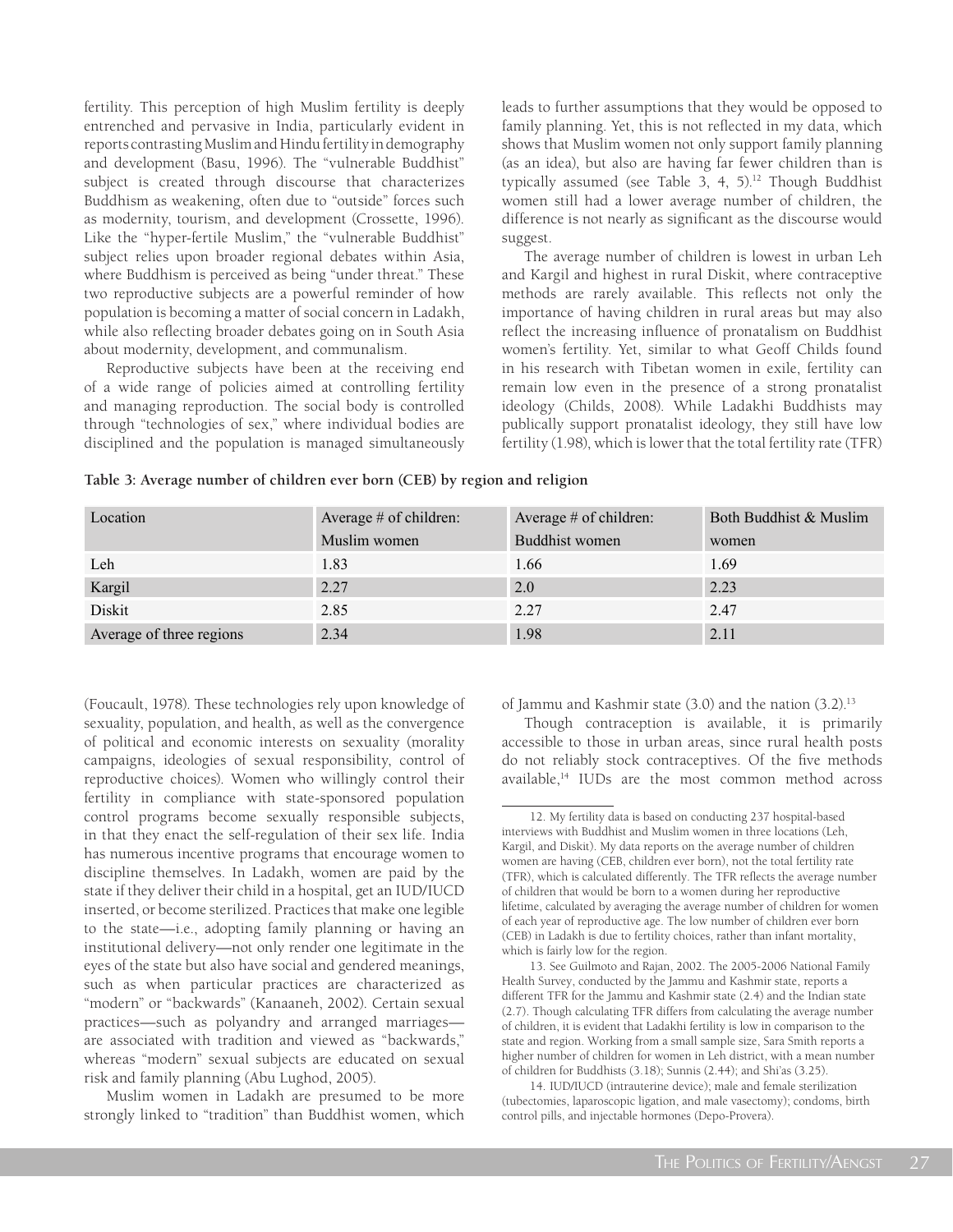Ladakh, as they do not require additional resupply or regular check-ups, appealing to rural women who have travel far distances to health centers. Along with IUDs, sterilization (ligation) is another popular method of contraception. That permanent and long-acting contraceptive methods are most used in Ladakh is not surprising, given the government incentive schemes that encourage their use.<sup>15</sup> My research shows contraceptive use to be high among Ladakhi women, evidenced by the number of women who reported using (or having used) contraceptives, along with statements from interviews about desires to space their family (see Table 4). Among women interviewed at the three hospitals (Leh, Kargil, Diskit), the average percentage of contraceptive use is 75 percent. Regionally, contraceptive use was highest in Leh (80 percent), followed by Diskit (75 percent) and then Kargil (62 percent). While the average contraceptive use of Buddhist women is higher (80 percent) than that of Muslim women (65 percent), the rate of Muslim women's contraceptive use is still higher than India's national average (56 percent) or that of the Jammu and Kashmir state (53 percent). What is also notable is that Leh is the only location where Muslim contraceptive use (89 percent) is higher than that of Buddhists (78 percent), which suggests the influence of the pronatalist movement on Buddhist women's fertility.16

What emerges from my hospital survey is the following: Muslim fertility is not as high as perceived; contraceptive use is extensive throughout Ladakh; and disparities between Buddhist and Muslim reproductive behaviors are not as

| Table 4: Contraceptive use by region and religion |  |  |  |
|---------------------------------------------------|--|--|--|
|                                                   |  |  |  |

political context, religious and "cultural" groups such as the LBA can mobilize and unify Buddhists, even as it conceals divisions that erupt within their own community. The pronatalist movement reflects this sense of Buddhist vulnerability and re-emerged in recent years in response to the politicized debates about Ladakh's population. Members of Buddhist community groups and religious leaders have actively promoted pronatalism and advocated against family planning through conducting village visits. During these visits, Buddhist women are told about the population threat, that family planning is a sin, and encouraged to produce more Buddhist children. According to a 31-year-old Buddhist mother in Nubra, the LBA began organizing village visits there in 2005, and there have been annual meetings there ever since:

> First, LBA comes to Diskit, then they say don't do ligation because all our population is going down and the Muslim population is going up. Then one day the Muslim population will be higher than us. Then all the women are scared, thinking what will happen with our children?

Women in Nubra acknowledged a heightened sense of worry about the population, although their worries were highest immediately after village visits, with their worries dissipating over time. Village visits cause women to have conflicted feelings about using contraception. For example,

| Location                 | Contraceptive use: | Contraceptive use: | Both Buddhist and |  |
|--------------------------|--------------------|--------------------|-------------------|--|
|                          | Muslim women       | Buddhist women     | Muslim women      |  |
| Leh                      | 89%                | 78%                | 80%               |  |
| Kargil                   | 59%                | 83%                | 62%               |  |
| Diskit                   | 59%                | 83%                | 75%               |  |
| Average of three regions | 65%                | 80%                | 75%               |  |

dramatic as perceived.

The perception of high Muslim fertility and Buddhist vulnerability is not simply due to feeling marginal in relation to the Indian state. This perception also reflects internal political tensions within Ladakh, where religious unity and population strength are considered necessary for securing political power (van Beek, 2004). Given this complicated

a 39-year-old Buddhist woman with two children noted that she had never regretted having ligation surgery, yet began to feel regretful during pronatalist village visits. A 50-year-old Buddhist mother of three from Panamik village told me that she doesn't regret her ligation, but now tells her daughter to give birth to more children than she had. Some women questioned the pronatalist discourse, noting that it was difficult for poor women to take care of many children and that having many children was difficult for women's health, two issues often overlooked in village visits. On April 17, 2008, an anonymous letter was posted throughout Leh's Main Bazaar, which described apocalyptic warnings about what would happen to Ladakh's Buddhist population. Titled "Where has Ladakh been taken?", the text includes the

<sup>15.</sup> Government incentive schemes encourage use of particular contraceptive methods—paying women 10 rupees to get an IUD inserted and 600 rupees to get ligation surgery performed.

<sup>16.</sup> It is important to note that my data is taken from interviews conducted with women at the hospital, which likely reflects a higher contraceptive use than those women from far villages who are less likely to travel to the hospital.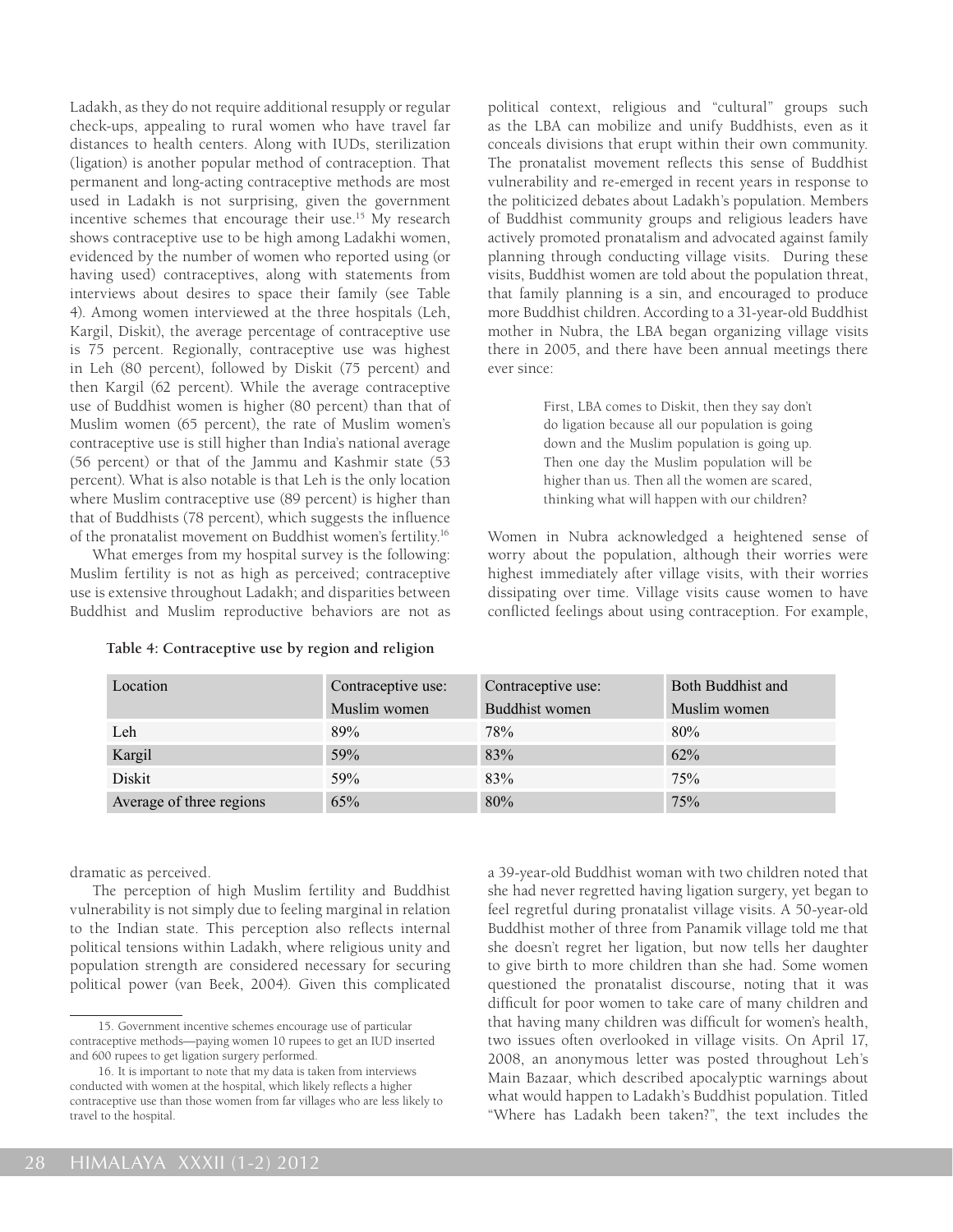following:

Evil eye has struck. Leaders are paralyzed. Temples are locked. Buddhists are at a loss. Unity has been destroyed...Friends have become enemies and our country has filled with shit. Leh city is filling up with bad smells. Ladakh has become a place of fighting. Our leaders' unity has been broken. Buddhists' backbone has broken. The legs of development have been broken…The Buddhists are divided…All the Buddhists have lost their shame. There are bars opening everywhere. The Lineage has become useless. All girls have become nuns. Brothers have married the same wife. *Countless birth doors have been closed. Buddhists are going to be finished* [emphasis mine]. We're at the end of time. Glaciers have melted away. Untimely floods have come. Grasshoppers have eaten half the country. Lamas and monks are mixed in all kinds of things. The knife is at our throat and we are blaming each other for murder. Religion has been harmed. Hey Buddhists, think about it. Still you have time to think. One day you'll have to leave this place. One day you will have to convert to another religion.

This letter exemplifies the worry of a weakened Buddhism by internal conflict, lack of unity, and weak morals. This is linked to concerns that the Buddhist population is dying out, indeed, "countless birth doors have been closed" and "Buddhists are going to be finished." Though Muslims are not explicitly addressed in this letter, it is evident that conversion fears and fertility are linked to cultural survival. Muslim reaction to Buddhist pronatalism is a general reluctance to speak about the issue or feigned ignorance. While some Muslims are sympathetic to Buddhist population worries, they are not in agreement with the communal undertone of the pronatalist movement. As a Muslim leader in Leh explained, "I have sympathy for the LBA position because Ladakh was a Buddhist country. They are just worried about demographics changing, so Buddhists are naturally very worried. But they should not communalize the issue." The reluctance of Muslims to react directly and strongly to Buddhist pronatalism is likely due to worries that the population issue could escalate already existing tensions between the two groups.

## **FAMILY PLANNING: SINFUL YET SUPPORTED**

Opposition to family planning in Ladakh is expressed in both religious and political terms. Political opposition is articulated as an issue of representation, where having a lower population means less power and visibility within the state. While religious opposition from Buddhist and Muslim leaders portrays family planning as sinful, there are distinct differences between the two religious communities. Buddhists point to the authority of His Holiness the Dalai Lama, who himself has made statements about population, where he both supports family planning and advocates increasing the Tibetan Buddhist population (Childs, 2008; French, 2003). The difficulty of reconciling Buddhist principles of nonviolence with the global issue of overpopulation is evident in the following statement from His Holiness:

> From a Buddhist viewpoint, every human being is precious and one should avoid family planning and birth control. But then if we look from the global level, that precious human life is now overcrowding the world. As a result not only is it a question of survival of a single human being but that of the entire humanity. Therefore the conclusion is that family planning is necessary provided it is based on non-violent principles (Childs, 2008: 169).

Although His Holiness the Dalai Lama is revered and admired by both Ladakhi Buddhists and Muslims, many of his comments ("every life is precious") have at times been utilized to justify Ladakhi pronatalism. Furthermore, many Ladakhis have noted that there is a discrepancy between what the Dalai Lama says in English and his speeches in Tibetan, where he refers more explicitly to the vulnerability of the Tibetan population and encourages pronatalism. Prominent Ladakhi Rinpoches have spoken publicly on pronatalism and contraception, and have made statements that link contraception to murder (Smith, 2009a, 2009b).

Because many Buddhists equate contraception and abortion, preventing conception is viewed as a sin (Childs, 2008). The Ladakhi terms for contraception—*skye gog/skyes go thabs* (birth control methods); *thugu mi skecesi thaps*  (methods to not have children); and *skezgo kak* (to block the birth canal)—are understood locally as both "birth control" and "closing the birth canal/birth door" (Norman, 2010). Thus, the use of contraception blocks the birth door and prevents the rebirth of another Buddhist. Ladakhi Buddhist opposition to family planning is more than just recognizing that life is precious—the use of family planning is specifically singled out as a sin. While the LBA has been most active in opposing permanent methods of contraception, many members are also against temporary methods as well. An expresident of the LBA explained:

> When the small family norm was introduced in India, the medical people actively enforced it…but now the attitudes are changing. Now health facilities have improved so we shouldn't bother with family planning at all. Monks talk of both permanent and temporary methods of family planning as being wrong from a religious point of view. When you are reborn, the soul is roaming around somewhere when you stop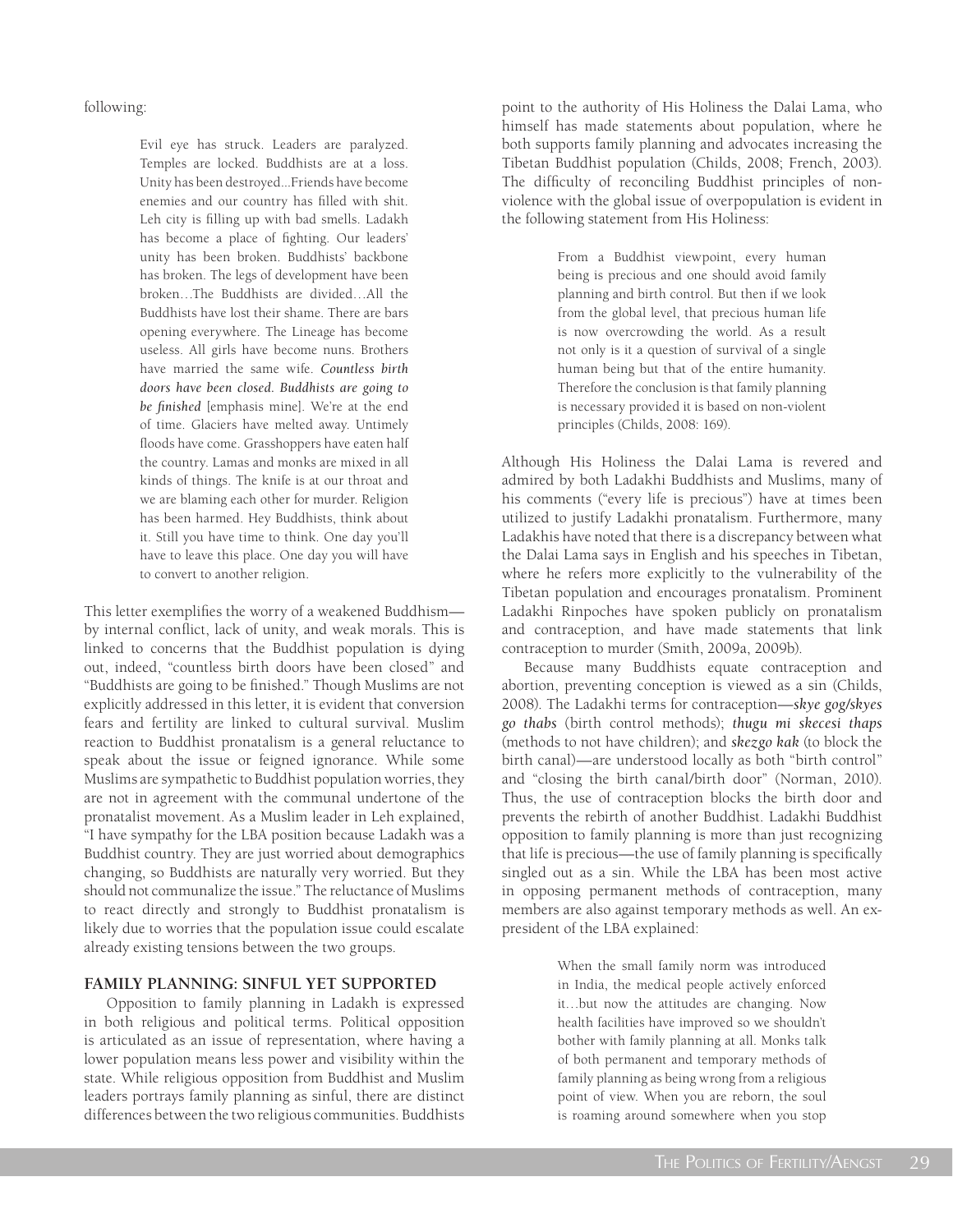and disrupt the soul with something like family planning.

From a Buddhist perspective, family planning interrupts *Bardo*—the liminal time between death and rebirth when souls are reborn (Nyima Rinpoche, 1991). Ligation is perceived as especially sinful because it permanently "closes the door" (*rgo cukces/rdumces/ban cukces*) to a new life. Temporary methods are more accepted, since women can have more children later. Most opposition to family planning is directed at permanent procedures—such as ligation and abortion—which are stigmatized, even though both remain legal and available.17 Beginning in 2005-06, stickers detailing proper moral and reproductive behavior began appearing throughout Leh, primarily pasted onto buses, store windows, and even within Leh's SNM hospital. Produced by the LBA, the text of the stickers stated:

The four facts:

- 1. Abortion is a cause to sever oneself from human rebirth in the next lives.
- 2. Marriage between close kins is non-virtuous sexual misconduct.
- 3. It is an act of partiality if the inheritance is not equally distributed among brothers and sisters.
- 4. Disloyal it is, not to have affinity to ones own ethnic cultural values.

In naming these four premises as "facts," these stickers link proper moral behavior with cultural and ethnic obligations. The "fact" about abortion is that it will continue to negatively affect women—not just in this lifetime, but also in their subsequent lives. Thus, abortion and ligation are not only sins in this lifetime, but will have clear karmic effects into one's next life. Some felt that the use of temporary methods—such as an IUD—could affect the level into which one was reborn. As a mother from Diskit explained:

> I wouldn't get ligation because it's a very big sin. Suppose I die with ligation and then I [am] never born again as a person. Some people say this. If menopause comes, I should remove the IUCD because it is so *dikpa* [sinful]. If you die with the IUCD it is so *dikpa*. Elder people say this. You should throw it away. [If you die with the IUD still inserted] also you will not be born as a human being in the next life.

Every birth that is prevented through contraception deprives someone else of a human rebirth. Furthermore, one's sins come with you during the process of rebirth. This means that when a woman uses family planning in this life, it will affect her subsequent level of rebirth, as she will likely be reborn in a lower kingdom (*rung*).18

Though there are no karmic consequences in Islam, there are religious explanations for why family planning is opposed. Having a child is viewed as a gift of God, and to prevent that gift (through contraception) is sinful. Permanent methods, such as abortion and sterilization, are *haram* and considered sinful because they cannot be reversed (Mahdavi, 2008; Tober et al, 2006). Engaging in practices considered *haram*—such as sterilization—has real life effects on both women and men. For example, in her writing about family planning in Kashmir, Sangeeta Chattoo describes the social ostracization of Kashmiri men who have had vasectomies, where they are not allowed to enter mosques, which in effect changes their relationship to God (Chattoo, 1990). Yet, there is nothing specifically in the Qur'an that argues against contraception, and religious perspectives on contraceptives differ greatly across the Muslim world (Hoodfar, 1995; Mahdavi, 2008). According to Islamic law, the fetus is not considered to have a soul until 120 days (17 weeks), which is why it is often permissible to have an abortion in the first trimester (Mahdavi, 2008; Tober et al, 2006). That abortion is both permitted and considered a sin indicates the space within local interpretations of Islam that tolerates birth control.

In contrast to Buddhist leadership in Ladakh, Muslim religious leaders and community organizations have not taken a specific stance against family planning, though some religious leaders are strongly opposed to it. One Muslim leader in Leh explained, "If a Muslim woman is sick, then family planning is allowed. You have not violated Islamic Shari'a. Abortion is a sin because of killing. Ligation is allowed. The Muslim community has never made a position covertly or overtly about family planning." Though Muslim leaders may be personally opposed to family planning, they have not engaged in political activism against it. As the Indian demographer Alaka Basu has noted, Islamic opposition to family planning is often more about politics than religion (Basu, 1996).

Islamic opposition to family planning is contextual, with exceptions often made for women's health and other social conditions. Sameena, an unmarried Muslim girl in Hundar village, described the complexities surrounding family planning in Islam, as it is commonly viewed as a sin in Ladakh but there are also allowances made for it. "Ligation is a sin. A child is God's wish. How much children we have is God's wish. We cannot go against God's wishes," she stated,

<sup>17.</sup> Though abortion is a sin, there are circumstances where it may be permitted. "Buddhists are more willing to condemn abortion on moral grounds than to oppose legislation of it, often being more permissive in practice than in outlook" (Harvey, 2000: 350). See Harvey, 2000 for a further discussion on Buddhist ethics.

<sup>18.</sup> While one's level of rebirth may be affected by family planning, Smith noted that family planning cannot produce certain birth outcomes. "According to Buddhist women I interviewed, Rinpoches argue that each child comes with its own *sode*, or luck, (in this context, it could also be interpreted as karmic burdens) and thus attempts to produce certain outcomes through family planning are futile" (Smith, 2009a: 147).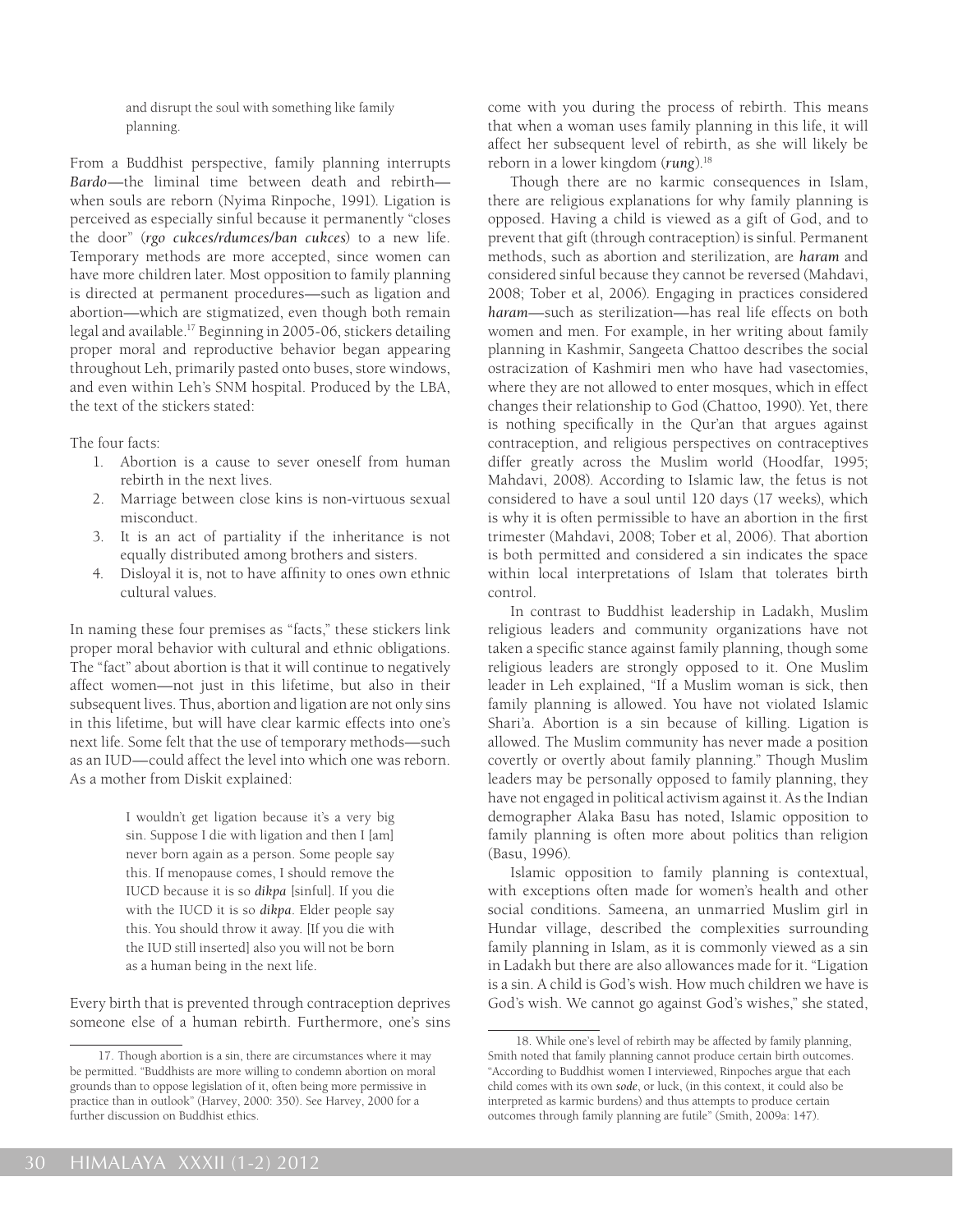"but family planning is allowed in certain circumstances for the very poor, like if they cannot look after the child, or a situation where the women's health is in danger or if there is a rape." Even with these accommodations, Muslim women's reproductive decision making is still constrained by religious opposition, which is much more notable among Shi'a women (Grist, 2008; Smith, 2009a, 2009b). Yet, like Buddhist women, Muslim women stated that family planning was a sin, yet used contraception and were grateful to be able to space their families.

Like Muslim and Buddhist women, religious and political leaders appeared to contradict their public opposition to family planning. Gynecologists frequently pointed out to me that the men most vocal in their opposition to family planning all had fewer than two children. Speaking about religious leaders, one gynecologist in Kargil noted, "They always say that family planning is a sin (*gunaah; gunha*). But they are sending their wives to the doctors, saying 'please do this' [referring to ligation] but then are lecturing to others [in the community] not to [get sterilized]. Some say both [ligation and IUDs] are a sin, some say only ligation…as for my opinion, it is not a sin in Islam. Islam doesn't say you don't go for family planning. It's an interpretation of religion." Interviews with hundreds of Ladakhis show that support for family planning is widespread despite the prevalent discourse that constitutes it as a sin.19

Both Muslim and Buddhist women support family planning, even as they describe it as a sin and make

Some people say it's not good, but for my opinion I feel it's good…Otherwise we have so many children who we cannot clothe and feed, and I think that it also a sin! Other ladies who already had ligation nobody said anything to them…in those days, it was easily acceptable, nowadays, more people are saying negative things about it.

According to my data from hospital survey, when specifically asked about "family planning," 52 percent of women *unequivocally* support family planning, 17 percent support family planning *conditionally*—after having "enough" children or through distinguishing temporary and permanent methods ("ligation is a sin but spacing is good"). While 13 percent were *unsure*, only 9 percent were directly *opposed* to family planning. Those opposed typically mentioned the influence of community groups that were active in pronatalism. Seven percent stated that their support *depended on external factors*—such as the health of the mother, the importance of education, and family/household security.

This data suggests that total opposition to family planning in Ladakh is low; that Buddhist women are more conflicted about family planning than Muslim women; and that Muslim women are more supportive of family planning than is often assumed. This runs counter to the strongly held perception that Muslim women are reluctant to use family

| Opinion on family planning?          | All women | Buddhist women | Muslim women |
|--------------------------------------|-----------|----------------|--------------|
| Unequivocal support                  | $52\%$    | 49%            | 58%          |
| Conditional support                  | 17%       | 15%            | 21%          |
| Unsure                               | 13%       | 17%            | 6%           |
| Opposed                              | 9%        | 9%             | 9%           |
| Support depended on external factors | $7\%$     | 8%             | $4\%$        |

#### **Table 5: Family planning support by religion**

distinctions between permanent and temporary methods (see Table 5). Sterilized women characterized ligation as a sin, yet would add that they had no regrets about choosing a permanent method of contraception. Some women were scolded by family members or were made to feel guilty about their ligation by religious and community members. A 47-year-old Buddhist woman from Chilling with three children who had a ligation ten years ago explained:

planning. While most women support family planning, women tend to join the public discourse about population worries, rather than take a stance on access to contraception and family planning.

Children's education and the increasing costs of raising children were the most commonly stated reasons women gave for family planning use. Fertility decisions were linked to education. As others have noted, changing fertility practices are often due to a shift in attitude among parents, who begin to prefer "quality" children to quantity (Greenhalgh, 2005; Smith, 2009a, 2009b). In Ladakh, pursuing an education invariably means that children will leave their village and move to urban sites—such as Leh, Kargil, or outside Ladakh—to pursue additional education. While their pursuit

<sup>19.</sup> This is based on interviews conducted in Leh, Kargil, Sankoo, Diskit, Chushot, Chamshen, Panamik, and Hundar. Interviews were with Buddhists, Muslims (Sunnis, Shi'as, NurbakShi'as) and among a wide variety of groupings (married and unmarried; women and men; doctors and medical staff; and religious and political leaders)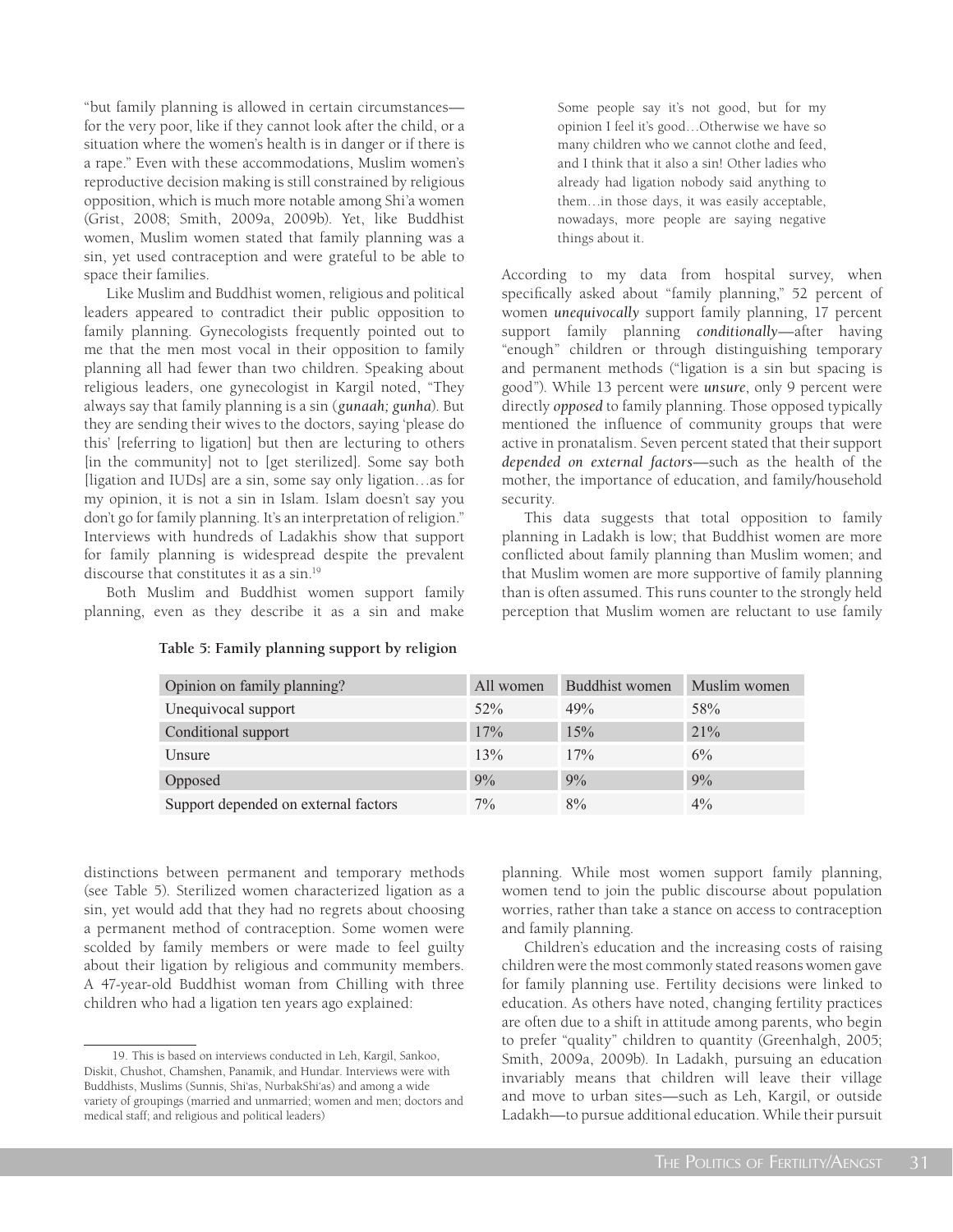of education may open up new employment opportunities, it also disproportionately places a higher agricultural burden on parents and grandparents, who remain in the village (Hay, 1997). Given urban migration and employment transfers, the decision to limit one's fertility has become entangled in wider worries about the strength of Ladakhi culture.

Fertility decision-making presents a paradox, where having fewer children means less familial security. In a context where children are expected to take care of aging parents, the fear of being alone as one ages is salient. Thus, some parents decide to have *more* children because they feel insecure about the survival of their children. A Sunni father in Kargil district described how child survival and religious norms took precedence over his desire to have a small family.

> The Muslim population is increasing because people don't plan families, now we have more money so (it is) easier to have more children… my wife had 7 children, 4 died, 3 survived. I only wanted one boy and one girl…so we Islamically plan our family but the Indian government forces us to plan our family. If an epidemic comes, then what to do?

By "Islamically planning their family," the Sunni father saw his wife's fertility as within God's hands. This couple did not use "modern" methods of contraception because it went against their religious beliefs, instead viewing each pregnancy as according to God's wishes. Though it would appear that concerns about child survival would dissipate with improvements in reproductive healthcare, many still worried that a ligated woman could lose her existing children due to diseases or accidents, which would leave her childless. Together, the concerns about family security, changing household composition, and migration underscore the larger anxieties about population.

### **THE POLITICIZATION OF REPRODUCTION**

"Where else in the world is there an abortion day or a sterilization day declared at the hospital?" a Buddhist doctor asked me during an interview. He was referring to the earlier era of family planning in Ladakh (1980s-90s), when certain days of the week were set aside at the hospital for sterilization surgeries, which came to be known as "ligation day." The recent elimination of "ligation day" at the hospital indicates how the politicization of reproduction is impacting the medical sphere.

Together pronatalism and activism against family planning have affected the delivery of reproductive healthcare. Buddhists worried about the population, many of whom are from the LBA, are associated with a number of politicized incidents, such as interference with ligation clinics and anonymous threats against those who work in reproductive health (Gutschow, 2011). Doctors at Leh's SNM hospital describe a staff that is often uncooperative, particularly when

it comes to abortion or ligation surgeries, which go against their religious beliefs. Stories abound of hospital staff that refuse to assist gynecologists with controversial surgeries, such as ligation and abortion. It has also been rumored that medical equipment, such as the laparoscope, has been deliberately vandalized. One gynecologist explained the constraints she was under:

> There are major problems with the staff, particularly with abortion, the nurses are uncooperative…they say that when surgeries are listed on OT [operating theater] list, it's too public. Thus, staff say to me to perform abortions and ligations in the delivery room, which is more discrete but then the labor room staff complain, saying 'why should it happen here?'

Activism against family planning has targeted Ladakh's few gynecologists. One described how a male from the Youth Wing (an ancillary group within Ladakh's largest cultural association, the Ladakh Buddhist Association) told her that she would have to personally explain to His Holiness the Dalai Lama why the Buddhist population is decreasing. These types of statements not only overlook Ladakhi women's own agency in choosing to plan their families but also presume that the Buddhist population is in decline, even though there is little numerical data to support this. "If you don't want family planning, then don't use it," one gynecologist said, a bit exasperated, "but don't interrupt my work." After describing the politicized and tense hospital environment, one doctor said, "I just want cooperation in the hospital."

While gynecologists overwhelmingly support family planning and contraceptive access, most doctors stated their preference for temporary spacing methods and a desire to avoid ligation. A male doctor with three children explained, "I prefer other methods of birth control besides ligation. (Ligation is) only for those with four or five children, but not for those with two or three children." Opposition to ligation was evident among male doctors, such as the Buddhist doctor who said, "Ligation should be stopped for at least 10-15 years. Spacing should be there but ligation is not necessary. Ligation and NSV (nonsurgical vasectomy) should be stopped entirely."

In addition to impacting the work of gynecologists, hospital politics surrounding contraception impacts women's access to reproductive healthcare. Most notable is the significant decline in ligations, which decreased 97 percent between January 2004 and January 2009 (see Table 6). While the average monthly ligation rate at SNM hospital during 2004-2005 was 41, it had declined to an average of two surgeries a month by 2008-2009. The rapid decline in ligation shows the influence of the activism against family planning. Furthermore, it has also influenced attitudes towards temporary methods, with a number of village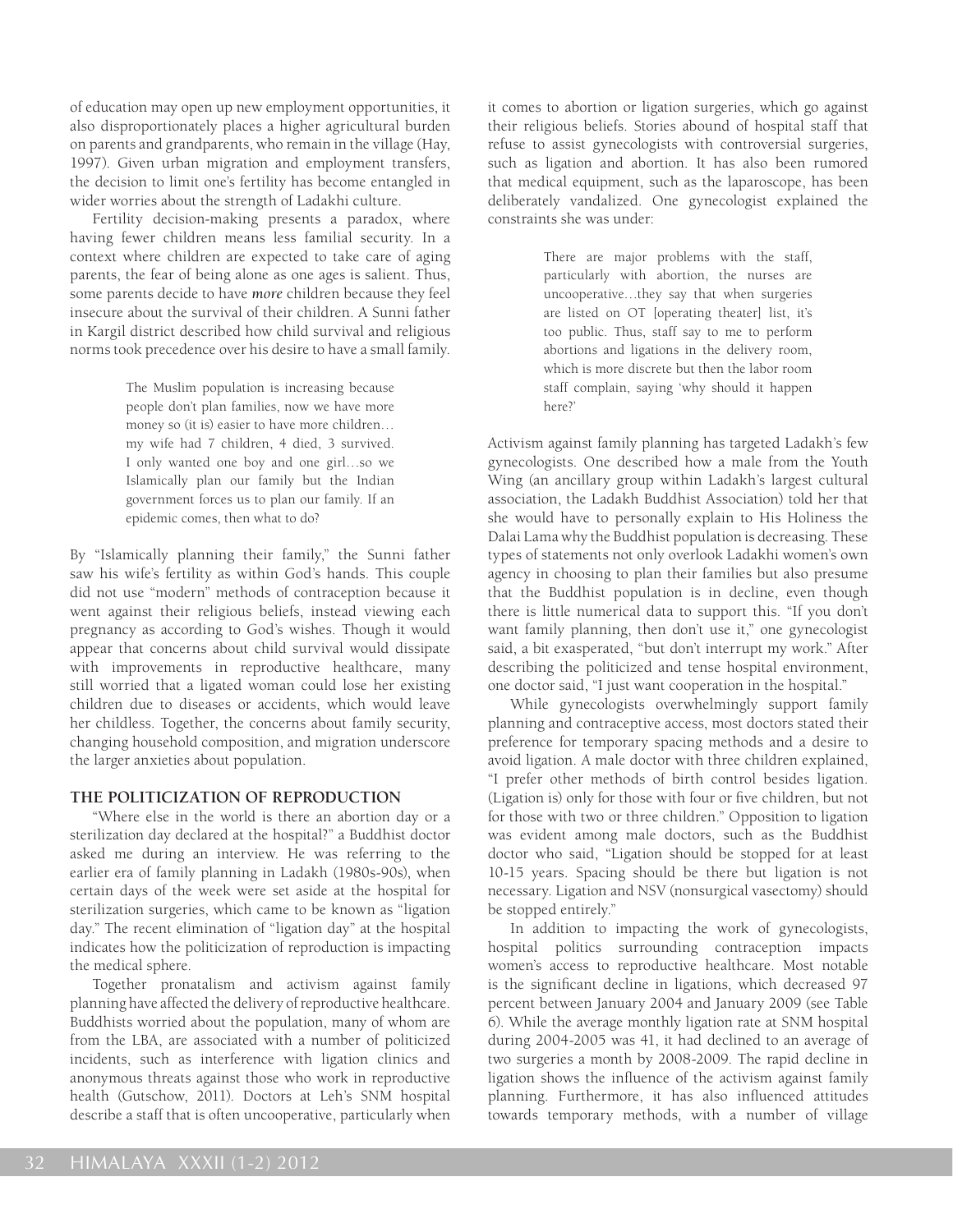women telling me in interviews that ligation and IUDs had become illegal, even though they remain legal and available. As reproduction has become more politicized in the hospital setting, it not only impacts the reproductive choices of Ladakhi women but also creates a culture of surveillance among the medical staff within the hospital.

and the nation. The idea that Ladakh's cultural strength must be preserved is something upon which all Ladakhis from all regions and religions agree. On the other hand, these discourses have polarized relations between Muslims and Buddhists. Characterizations of Buddhist and Muslim fertility—Buddhists as more vulnerable and Muslim women





#### **CONCLUSION**

Population discourses and fertility behavior appear contradictory in Ladakh. How to explain pronatalist activists who themselves plan their families? Or the different perceptions Muslims and Buddhists have about each other's population while also sharing similar population anxieties? Two population discourses—competitive demography and Ladakhi exceptionalism—unproblematically coexist in Ladakh, which creates particular kinds of reproductive subjects (the "hyper-fertile Muslim" and the "vulnerable Buddhist"). These discourses also have material effects generating pronatalism and intensifying hospital politics which impact gynecologists, shape women's reproductive decision-making, and limit access to care.

Furthermore, these discourses are shaping relations between and among Buddhists and Muslims, at times unifying them in a shared Ladakhi identity (via the "Ladakhi exceptionalism" discourse), at times polarizing them along religious and regional grounds. On one hand, the population issue unifies Ladakhis in moments when they feel threatened and marginalized within the Jammu and Kashmir state

as hyper-fertile and unwilling to use family planning—are not only deeply entrenched, but also are called upon when communal tensions erupt.

The politicization of reproduction has put both women and gynecologists in difficult positions. While gynecologists are committed to reproductive education and access to contraception, many are also worried about Ladakh's population. Similarly, though women were happy to space their family, they also felt it was a sin. "We should not do family planning on the religious side, according to Buddhism, I did a sin," a 39-year-old Buddhist woman with two children explained, though she then smiled and added, "but for myself it is good." This comment illustrates the division between idealized subjectivity (ideals of proper behavior according to religious affiliations, political pressure, and family obligations) and practice (where women use birth control). Ladakhi women are thus left in a difficult position—where their reproductive decisions are constrained by religion and politics, yet they express a desire to be able control the number of children they have.